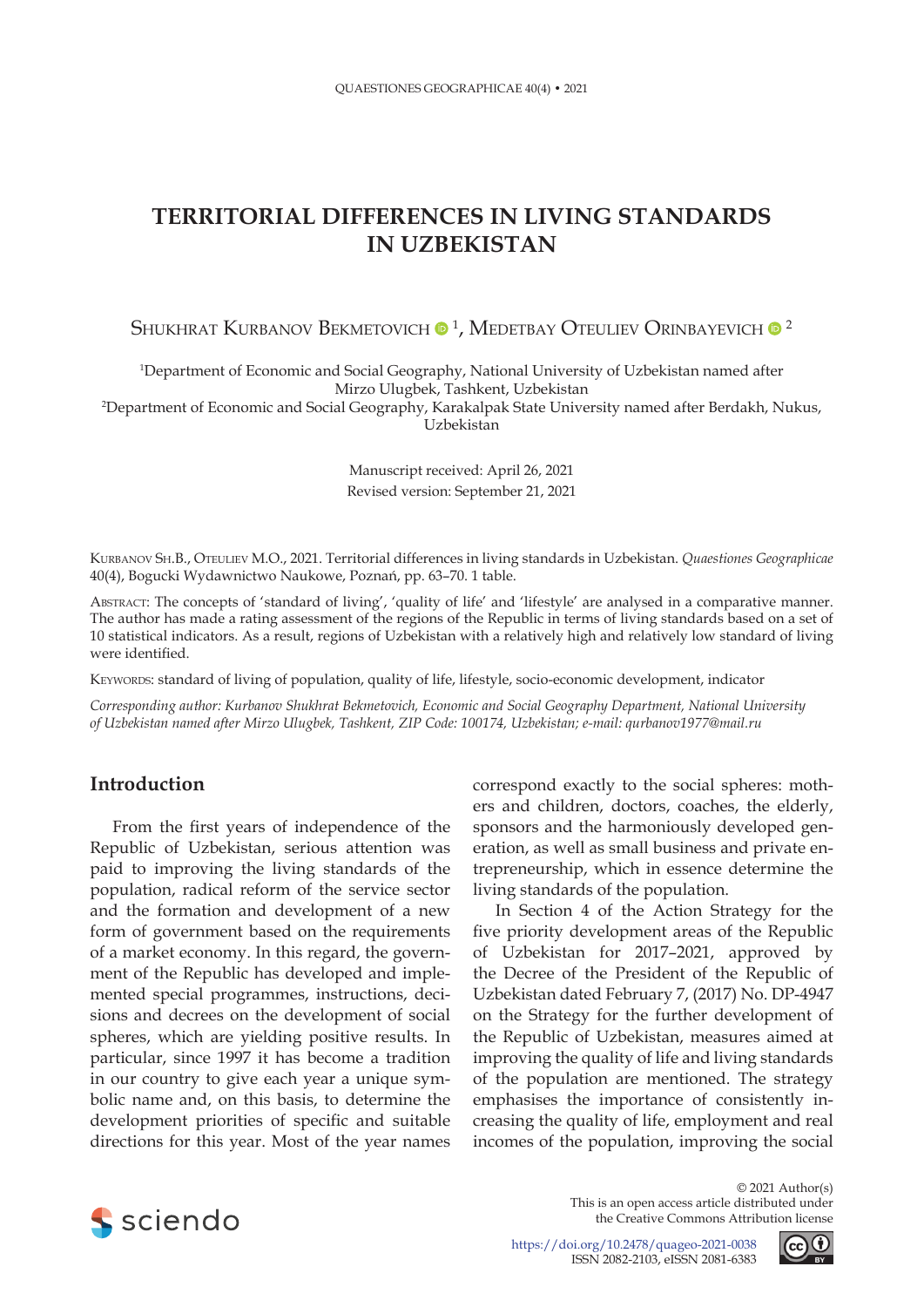protection and health care systems, building affordable housing, prioritising the development and modernisation of road transport, engineering-communication and social infrastructure, education and science, which will improve the living conditions of the population.

Furthermore, the establishment of the Ministry of Economic Development and Poverty Reduction in the country, the original content of the Resolution of the President of the Republic of Uzbekistan dated May 1, (2020) No RP-4702 on the implementation of the rating system of socio-economic development of regions is essentially aimed at improving the living standards of the population.

## **Aims and objectives**

The aim of the research is to identify interregional differences in the standard of living in Uzbekistan based on a comparative analysis of statistical data. To do this, the following tasks have been identified: (1) analysis of differences between such concepts as 'standard of living', 'quality of life' and 'lifestyle'; (2) establishment of criteria for assessing the living standards of the population; (3) assessment of the rating of the regions of Uzbekistan in terms of the living standards of the population on the basis of statistics for 2019; and (4) analysis of differences in living standards of the population in the regions.

### **The main part**

In the literature, the standard of living and well-being of the population are expressed using various terms and concepts, for example, the quality of life of the population, the lifestyle of the population, the living standards of the population and so on. Although these concepts are close in content, they differ from each other.

*Lifestyle* is usually characterised by people's lifestyle, work, health and behaviour (Shchitova 2005). The lifestyle of the population is formed and historically changes under the influence of the place of residence, national traditions and daily activities.

*Quality of life* is a set of factors that characterises the structure of human needs and level of their satisfaction, its interaction with the

socio-economic and natural environment and a sense of life satisfaction (Magomaev 2006). Hence, the well-being of man implies that while his material needs are highly satisfied, he has ample opportunity to make extensive use of the achievements of modern civilisation, science, engineering and technology.

*The standard of living* refers to the living conditions of the population and satisfaction of their material needs. Here, more quantitative indicators, the size and composition of material supply, income and expenses are of key importance (Mukhiddinov 2009).

This means that while the standard of living reflects the material aspects of the life of the population, the quality of life, in turn, describes and assesses more comprehensively the living conditions of people. In most cases, the standard of living is determined by the material well-being of the population, i.e. the ratio between income and expenditure.

## **Methods and methodology**

Preliminary research on the living standards, quality of life and lifestyle of the population can be found in the works of the English scientist William Petty (1623–1687). In addition, Francois Quesnay (1694–1774) also tried to assess the real sources of improving the living standards of the population, while Adam Smith (1723–1790) was concerned about the spread of poverty among the working class and argued that an increase in the well-being of the population is natural (Living Standards and Inflation, 2020).

Sahasranaman and Bettencourt (2021), in their scientific work, analysed the population census data in India using the urban scaling system to systematically describe the relative characteristics of Indian urban slums, focusing on attributes of neighbourhoods such as access to basic services like water, sanitation and electricity.

Parshukov et al. (2021) studied the socio-economic sphere of rural life at the level of the region and individual urban districts. The research methodology is based on the use of an index method to collect data describing various aspects of the social well-being of the rural population.

Multi-dimensional poverty was studied in Brazil in 2000 and 2010 based on Demographic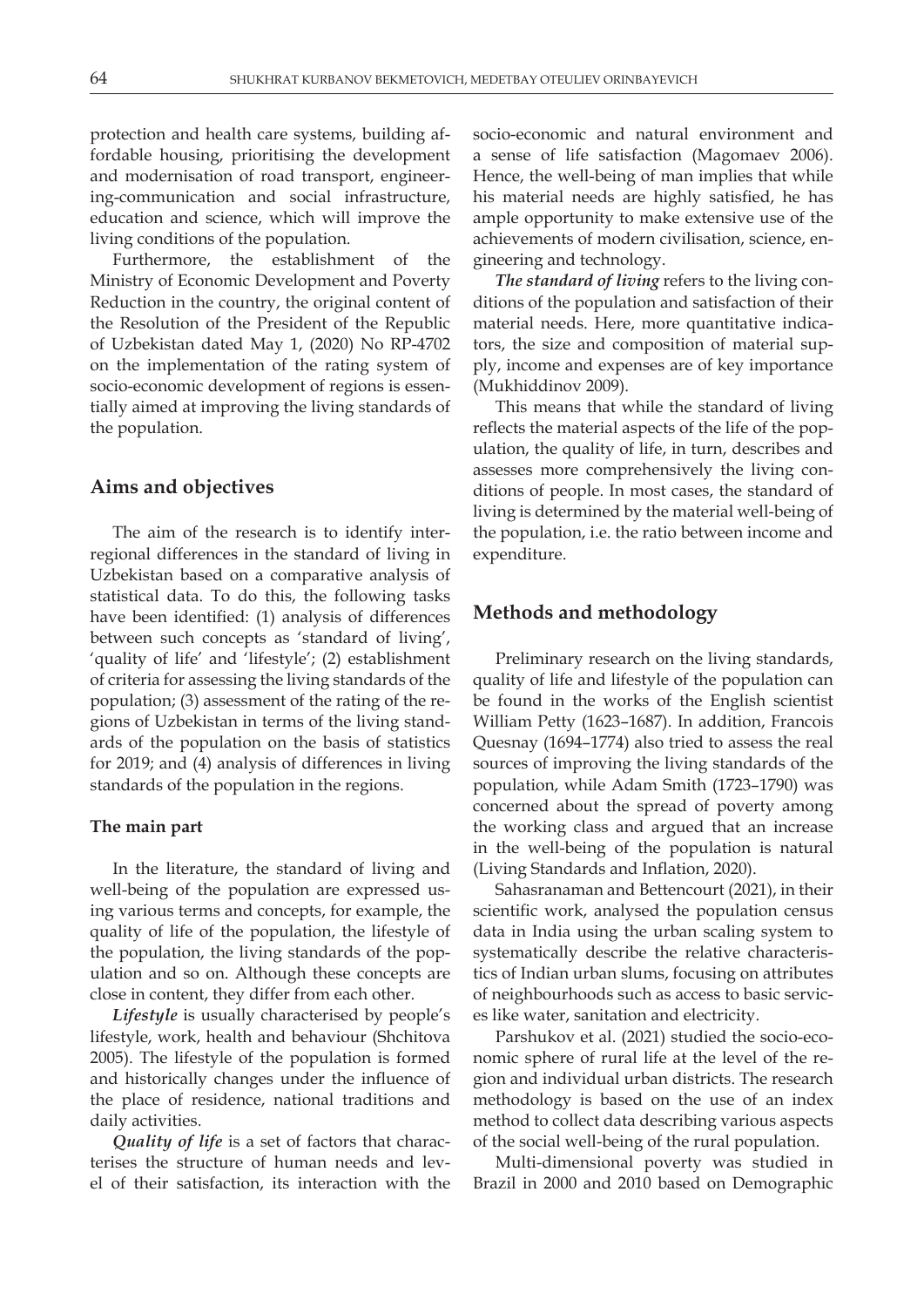Census microdata. This research compared traditional monetary poverty estimates with multi-dimensional measures of poverty based on two methods. The first of these is the Alkire–Foster counting identification approach and the second is the Permanyer two-stage poverty identification approach. The two-stage approach provides concepts that complement/replace each other within and across poverty measurements, allowing for a more accurate identification of the population targeted by anti-poverty policies. All methods emphasise significant achievements in overcoming poverty (Stankiewicz Serra et al. 2021).

A group of Russian scientists, in their research, studied the problems concerning the substantiation of indicators of sustainable development in the regions of Russia and the improvement of living standards. A general indicator such as the Human Development Index was used to determine the living standards of the population. The authors present an approach to management in the form of optimisation problems aimed at improving the living standards of the region's population, increasing the likelihood of classifying the region as a high-level one. The problem of optimisation is solved on the basis of the identified relationship between the living standards of the region's population and its socio-economic indicators (Tyrsin, Vasilyeva 2020).

Furthermore, the scientific and methodological basis of the study of living standards and socio-economic development of the regions at the present time has found expression in the scientific research of scientists Abdullaev (1998), Abduramanov et al. (2014), Abdurakhmonov (2009), Dagbaeva (2004), Zhmachinsky and Cherneva (2016), Kondrateva (2019), Magomaev (2006), Mukhiddinov (2009), Ryvkina (1979), Talalushkina (2013), Yumanova (2005), Karimov (2009), Novikova et al. (2020), Stryjakiewicz (2017), Latimaha et al. (2021) and others.

The first system of international indicators of the quality of life of the population was developed in 1960 by the UN. Changes to this system in 1978 covered 12 main groups of indicators (Talalushkina 2013), which are the following:

- 1. Demographic features of the population (births, deaths, disease, life expectancy etc.)
- 2. Sanitary and hygienic conditions of life
- 3. Consumption of food products
- 4. Housing conditions and the level of provision of long-term consumer goods (cars, refrigerators, televisions etc.)
- 5. Education and culture
- 6. Employment and working conditions
- 7. Income and expenses of the population
- 8. Cost of living and consumer prices
- 9. Vehicles
- 10.Organisation of recreation, physical culture and sports
- 11.Social security
- 12.Human freedoms

In addition to the above-mentioned criteria, there is a general section that covers a number of information indicators that, in the opinion of UN experts, are necessary for assessing the quality of life, but do not directly determine its nature. The following indicators are included in this section: national income, GDP per capita and its average annual growth rate; volume and types of social services; expenditures of the population for personal consumption, their composition and the average annual growth rate; population density; providing transport services to the population; operation of means of communication, press etc. Nowadays there are many ways to assess the living standards and quality of life of the population. In this regard, there are two approaches—subjective and objective. The first approach assesses people's level of life satisfaction by themselves. In this assessment, indicators that are not available in official statistics are ascertained based on various observations and by asking respondents to fill out special questionnaires. This type of assessment is unique in terms of its closeness to reality. In our opinion, it is expedient to interpret such estimated indicators in general terms as 'the level of life satisfaction'. The opinions of the people about their needs and living conditions constitute the most reliable source of information regarding their level of satisfaction with life. The level of satisfaction with life is thus determined by the people themselves.

In many countries, the objective method of assessment is widely used in practice. The main focus is on the use of official statistics that reflect the indicators of socio-economic development.

The concept of 'living standards' is very complex and comprehensive, and there can be many indicators that describe it. In this article, in order to assess the living standards of the population of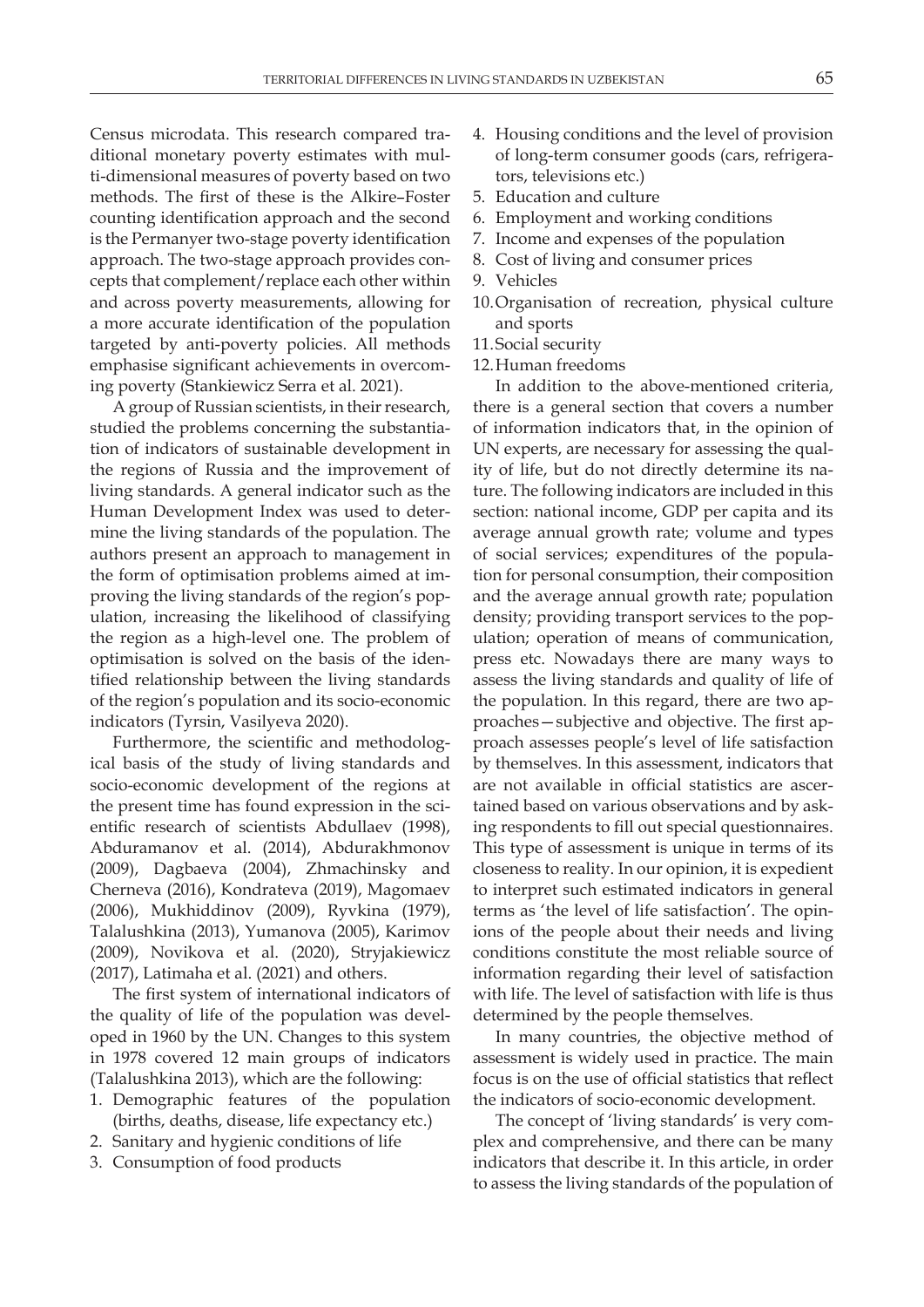the country, the following 10 indicators were selected that have access to official statistics (Table 1):

- 1. Average gross income per capita (thousand Uzbek sums)
- 2. Average monthly salary of employees (thousand Uzbek sums)
- 3. The average amount of pension (thousand Uzbek sums)
- 4. The number of small businesses per 1,000 population (units)
- 5. Employment rate (%)
- 6. The ratio of the employed and non-employed in the economy  $(\%)$
- 7. Volume of paid services per capita (thousand Uzbek sums)
- 8. Retail trade turnover per capita (thousand Uzbek sums)
- 9. Consumer price index (%)
- 10.The provision of housing for the population (m2 per capita)

The total income of the entire population, households (families) and individuals play an important role in determining the standard of living of the population. This means that the higher the income of the population in relation to expenditures, the higher the chances of improving the living standards of the population. According to statistics, in 2019 the total income of the population in the country was 344.7 trillion Uzbek sums and achieved a growth rate of 106.5% compared to 2018. The total per capita income was 10,266.1 thousand Uzbek sums; the real growth rate was 104.5%. Of course, the regions of the country differ sharply in terms of gross income per capita.

## **Results and discussion**

It should be noted that the regions with large cities and industrial centres, as well as strategically important production facilities of the Republic, favourable economic and geographical location or developed industry, with a relatively large administrative centre (Tashkent city, Angren, Almalyk, Chirchik, Bekabad, Navoi city, Asaka, Kagan, Mubarek, etc.) occupy the leading positions in absolute and relative indicators. Of course, in such territories, paid, retail services and high incomes are observed. Navoi, Bukhara, Tashkent and Khorezm regions have

the highest per capita income in the country (excluding Tashkent city), each with more than 1.0 million Uzbek sums. Relatively low rates can be observed in the Republic of Karakalpakstan and the Fergana region. The total income of the population in these administrative units is about 800.0 thousand Uzbek sums, which is almost twice less than that in the Navoi region. The highest average monthly salary in the regions was 3,379.5 thousand Uzbek sums in Tashkent city (the average salary in the country was 2,324.5 thousand Uzbek sums), 2,962.2 thousand sums in the Navoi region and 2,555.6 thousand Uzbek sums in the Tashkent region. In the Samarkand region it amounted to 1,909.5 thousand Uzbek sums and in the Kashkadarya region—to 1,952.3 thousand Uzbek sums. The lowest rates were in Surkhandarya, Namangan and Fergana regions. In other words, except for the city of Tashkent, Navoi and Tashkent regions, the performance of all regions was lower than the national average. The average wage difference between the population of the highest city of Tashkent and the lowest Surkhandarya region was 1,504.7 thousand Uzbek sums (State Statistics Committee, 2020). A similar situation can be seen in the average pension amount. According to statistics, the total number of people receiving pensions and social benefits in the country amounted to 3,690.3 thousand people, or 1,119.8 per 10,000 of the population. In 2019, the average pension in the country amounted to 640.5 thousand Uzbek sums, with Tashkent city and the Navoi region leading the way, accounting for 844.7 and 830.0 thousand Uzbek sums, respectively. In all regions of the Fergana Valley, the average pension is less than 600.0 thousand Uzbek sums. The highest share is in the Syrdarya, Bukhara and the Karakalpak Republic. The remaining regions do not have drastic differences in this regard.

Another indicator of the standard of living is the number of small businesses per 1,000 population. It is known that the essence of small business and private entrepreneurship is to provide the domestic market with quality, competitive products and create new jobs; and on this basis, it serves as an important criterion in increasing the income of the population. The compactness and mobility of small business, together with its ability to quickly adapt to changes in market conditions and consumer needs, make it the most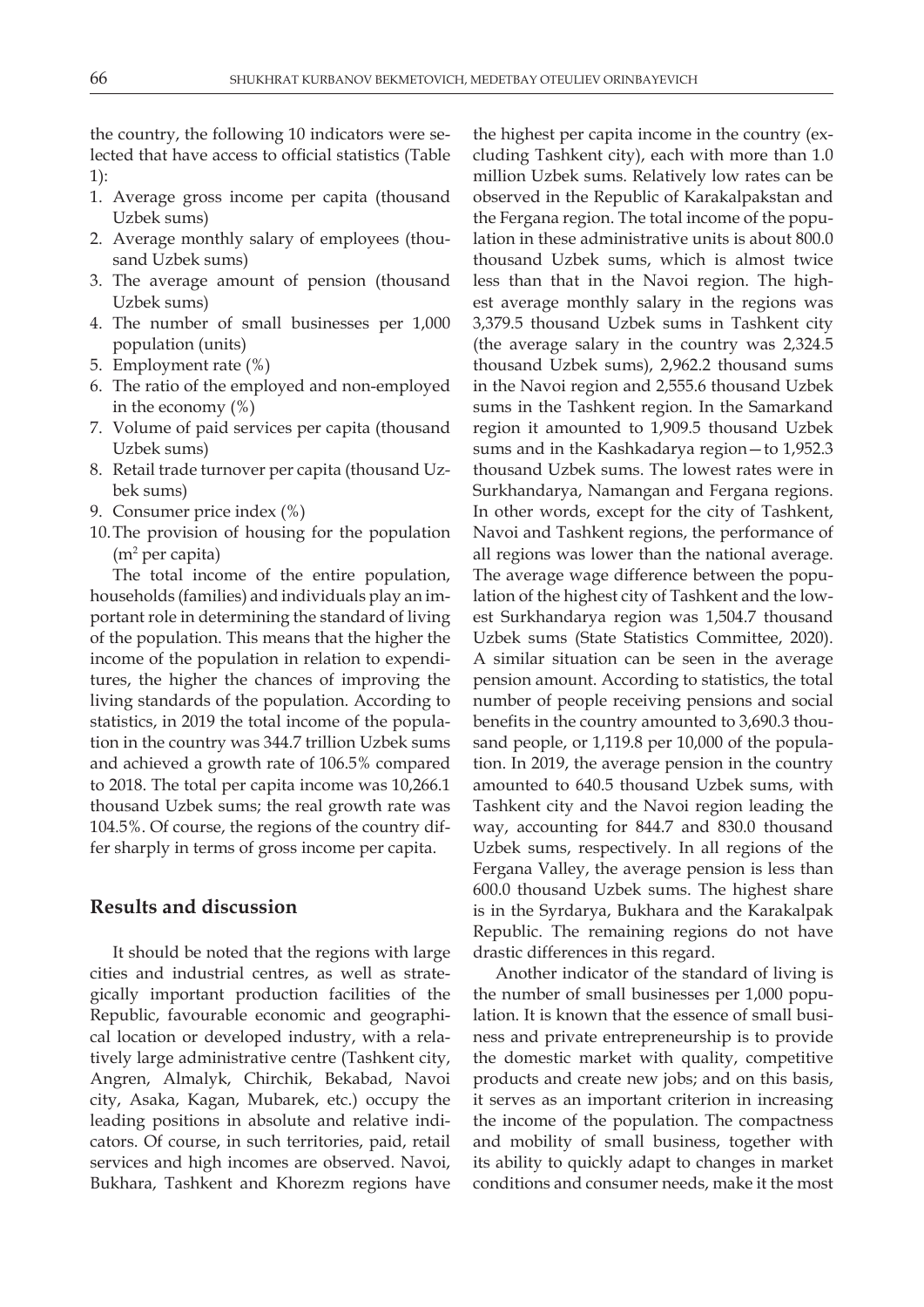|                         | Regions                             | Indicators of living standards of population                               |                         |                              |                           |                                              |                 |                                                                       |                         |                                                     |                         |                               |                                                                                         |
|-------------------------|-------------------------------------|----------------------------------------------------------------------------|-------------------------|------------------------------|---------------------------|----------------------------------------------|-----------------|-----------------------------------------------------------------------|-------------------------|-----------------------------------------------------|-------------------------|-------------------------------|-----------------------------------------------------------------------------------------|
| N <sub>o</sub>          |                                     | Average<br>gross income<br>per capita                                      |                         | Average<br>monthly<br>salary |                           | Average pen-<br>sion amount                  |                 | Number<br>of small<br>busi-<br>nesses<br>per 1,000<br>popula-<br>tion |                         | Employ-<br>ment<br>rate                             |                         |                               |                                                                                         |
|                         |                                     | Uzbek sum<br>Thousand                                                      | Place                   | Uzbek sum<br>Thousand        | Place                     | Uzbek sum<br>Thousand                        | Place           | Unity                                                                 | Place                   | $\%$                                                | Place                   |                               |                                                                                         |
| $\mathbf{1}$            | Karakalpakstan Republic             | 7,753.1                                                                    | 14                      | 2,172.8                      | $\overline{4}$            | 643.8                                        | 6               | 11.6                                                                  | 8                       | 62.9                                                | 13                      |                               |                                                                                         |
| $\overline{2}$          | Andijan region                      | 9,671.2                                                                    | $\boldsymbol{6}$        | 2,115.2                      | 5                         | 552.1                                        | 14              | $11.4\,$                                                              | 9                       | 69.6                                                | 5                       |                               |                                                                                         |
| 3                       | Bukhara region                      | 12,723.5                                                                   | 3                       | 2,107.1                      | 6                         | 654.6                                        | 5               | 14.9                                                                  | 5                       | 70.7                                                | $\overline{3}$          |                               |                                                                                         |
| $\overline{\mathbf{4}}$ | Jizzakh region                      | 9,366.9                                                                    | 7                       | 1,932.9                      | $10\,$                    | 581.4                                        | 11              | 15.6                                                                  | $\overline{\mathbf{4}}$ | $61.6\,$                                            | $14\,$                  | Average income of territories |                                                                                         |
| 5                       | Navoi region                        | 16,372.4                                                                   | $\overline{2}$          | 2,962.2                      | $\sqrt{2}$                | 830.0                                        | $\sqrt{2}$      | 18.1                                                                  | $\overline{2}$          | 69.2                                                | $\boldsymbol{6}$        |                               |                                                                                         |
| 6                       | Namangan region                     | 8,035.1                                                                    | 12                      | 1,876.8                      | 13                        | 554.8                                        | 13              | $10.0\,$                                                              | $11\,$                  | 63.8                                                | $12\,$                  |                               |                                                                                         |
| 7                       | Samarkand region                    | 9,105.4                                                                    | 9                       | 1,909.5                      | 11                        | 624.7                                        | 7               | 9.7                                                                   | 12                      | 66.3                                                | $\boldsymbol{7}$        |                               |                                                                                         |
| $8\,$                   | Surkhandarya region                 | 8,658.6                                                                    | $11\,$                  | 1,874.8                      | $14\,$                    | 599.2                                        | 9               | 8.3                                                                   | 13                      | 65.2                                                | 9                       |                               |                                                                                         |
| 9                       | Syrdarya region                     | 9,188.1                                                                    | $\,8\,$                 | 1,971.9                      | 7                         | 657.6                                        | $\overline{4}$  | 17.9                                                                  | 3                       | 70.5                                                | $\overline{\mathbf{4}}$ |                               |                                                                                         |
| $10\,$                  | Tashkent region                     | 10,401.5                                                                   | 5                       | 2,555.6                      | $\ensuremath{\mathbf{3}}$ | 694.8                                        | $\overline{3}$  | 14.9                                                                  | 5                       | $71.4\,$                                            | $\overline{2}$          |                               |                                                                                         |
| 11                      | Fergana region                      | 7,907.4                                                                    | 13                      | 1892.2                       | 12                        | 579.0                                        | 12              | 12.2                                                                  | 6                       | 66.0                                                | $\overline{8}$          |                               |                                                                                         |
| 12                      | Khorezm region                      | 10,821.1                                                                   | $\overline{4}$          | 1,960.9                      | $\,8\,$                   | 605.3                                        | $8\,$           | 10.8                                                                  | $10\,$                  | 64.6                                                | 11                      |                               |                                                                                         |
| 13                      | Kashkadarya region                  | 8,830.2                                                                    | $10\,$                  | 1,952.3                      | $\mathbf{9}$              | 589.8                                        | 10              | 11.7                                                                  | $\overline{7}$          | 64.8                                                | $10\,$                  |                               |                                                                                         |
|                         | Tashkent city                       |                                                                            |                         |                              | $\mathbf{1}$              |                                              |                 | 28.8                                                                  | $\mathbf{1}$            | 77.5                                                | $\mathbf{1}$            |                               |                                                                                         |
| 14                      |                                     | 20,037.5                                                                   | $\mathbf{1}$            | 3,379.5                      |                           | 844.7                                        | $1\vert$        |                                                                       |                         |                                                     |                         |                               |                                                                                         |
|                         |                                     |                                                                            |                         |                              |                           | Indicators of living standards of population |                 |                                                                       |                         |                                                     |                         |                               |                                                                                         |
| N <sub>o</sub>          | Regions                             | Ratio of<br>employed<br>and under-<br>employed<br>population<br>in economy |                         | Paid services<br>per capita  |                           | Retail<br>turnover per<br>capita             |                 | Consum-<br>er price<br>index                                          |                         | Provi-<br>sion of<br>housing<br>for pop-<br>ulation |                         |                               | Gross rating indicator (place) according to living standards of territories' population |
|                         |                                     | Ratio                                                                      | Place                   | Uzbek sum<br>Thousand        | Place                     | Uzbek sum<br>Thousand                        | Place           | $\frac{8}{6}$                                                         | Place                   | $m^2$ / person                                      | Place                   |                               |                                                                                         |
| 1                       | Karakalpakstan Republic             | 0.62                                                                       | 11                      | 2,964.0                      | 11                        | 2,990                                        | 14              | 14.6                                                                  | $\mathfrak{Z}$          | 19.0                                                | 4                       | $\!\!\!\!\!8.8$               | 9                                                                                       |
| $\overline{2}$          | Andijan region                      | 0.73                                                                       | 6                       | 3,141.6                      | 6                         | 4,023.1                                      | $\overline{7}$  | 15.4                                                                  | $\overline{7}$          | $10.5\,$                                            | 13                      | 7.8                           | $\boldsymbol{7}$                                                                        |
| 3                       | Bukhara region                      | $0.76\,$                                                                   | 3                       | 4,275.4                      | $\bf{4}$                  | 5,383.4                                      | $\overline{4}$  | 15.9                                                                  | $10\,$                  | $16.0\,$                                            | $\boldsymbol{6}$        | 4.9                           | $\bf 4$                                                                                 |
| $\overline{4}$          | Jizzakh region                      | 0.58                                                                       | 12                      | 3,058.6                      | 9                         | 4,286.3                                      | 5               | 15.5                                                                  | $8\,$                   | 14.1                                                | $10\,$                  | 9.0                           | $10\,$                                                                                  |
| 5                       | Navoi region                        | 0.74                                                                       | 5                       | 4,904.9                      | $\sqrt{2}$                | 6,710.6                                      | $\overline{2}$  | 12.9                                                                  | $\mathbf{1}$            | 22.2                                                | $\sqrt{2}$              | 2.6                           | $\sqrt{2}$                                                                              |
| 6                       | Namangan region                     | 0.64                                                                       | 9                       | 2,675.5                      | 14                        | 3,564.2                                      | 11              | 15.1                                                                  | 5                       | 15.3                                                | $\overline{7}$          | $10.7\,$                      | $14\,$                                                                                  |
| 7                       | Samarkand region                    | 0.65                                                                       | 8                       | 3,196.9                      | $\mathbf 5$               | 3,586.6                                      | $10\,$          | 13.9                                                                  | $\overline{2}$          | 15.2                                                | $\,8\,$                 | 7.9                           | $\,8\,$                                                                                 |
| $\,8\,$                 | Surkhandarya region                 | 0.64                                                                       | 9                       | 2,873.2                      | 12                        | 4,227.4                                      | $6 \mid$        | 14.6                                                                  | 3                       | 12.8                                                | 12                      | 9.8                           | $13\,$                                                                                  |
| 9                       | Syrdarya region                     | 0.77                                                                       | $\overline{c}$          | 3,128.1                      | 7                         | 3,259.3                                      | 12              | 16.0                                                                  | $11\,$                  | 14.9                                                | 9                       | 6.7                           | 5                                                                                       |
| 10                      | Tashkent region                     | 0.75                                                                       | $\overline{\mathbf{4}}$ | 4,705.7                      | $\,3$                     | 5,968.9                                      | $3\vert$        | 15.3                                                                  | 6                       | 15.3                                                | $\overline{7}$          | 4.1                           | $\mathfrak{Z}$                                                                          |
| 11                      | Fergana region                      | 0.67                                                                       | 7                       | 3,034.2                      | $10\,$                    | 3,635                                        | 9               | 15.0                                                                  | $\overline{4}$          | 13.4                                                | 11                      | 9.2                           | $11\,$                                                                                  |
| 12                      | Khorezm region                      | 0.65                                                                       | 8                       | 3,065.0                      | $\,8\,$                   | 3,656                                        | 8               | 15.0                                                                  | $\overline{4}$          | 24.1                                                | $\mathbf{1}$            | $7.0\,$                       | 6                                                                                       |
| 13<br>14                | Kashkadarya region<br>Tashkent city | 0.63<br>$0.85\,$                                                           | $10\,$<br>$\mathbf{1}$  | 2,691.1<br>25,703.0          | $13\,$<br>$\mathbf{1}$    | 3,238.7<br>14,832.7                          | 13 <br>$1\vert$ | 15.8<br>16.6                                                          | 9<br>12                 | 16.9<br>21.6                                        | 5<br>3                  | 9.6<br>2.3                    | $12\,$<br>$1\,$                                                                         |

Table 1. Assessment of the rating of the regions of Uzbekistan by a set of socio-economic indicators with respect to living standards (2019).

Source: The table has been compiled by the author on the basis of data from the State Statistics Committee of the Republic of Uzbekistan (2020) and the Central Bank of the Republic of Uzbekistan (2020).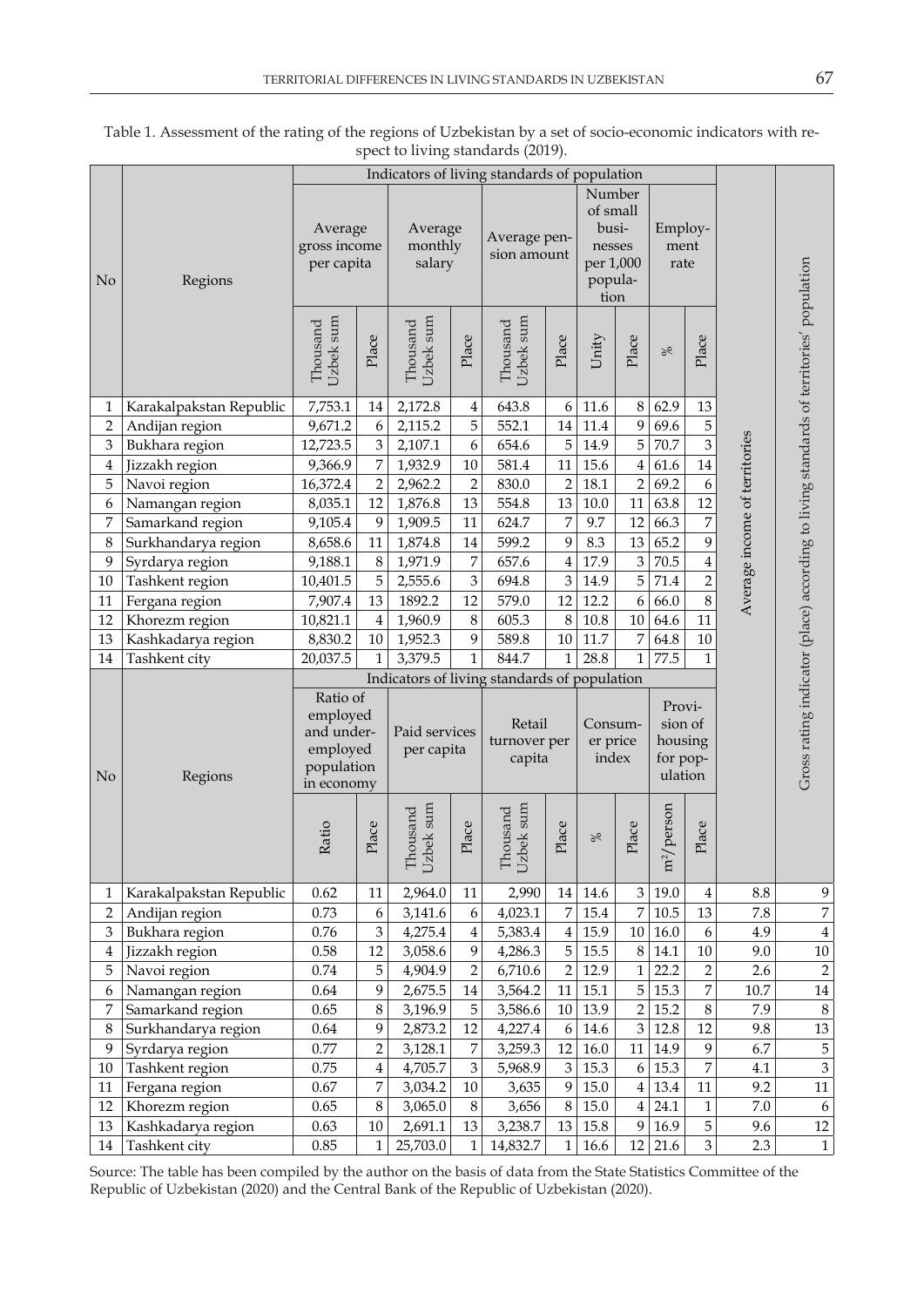convenient and acceptable tool for creating new jobs and increasing incomes of the population (Magomaev 2006). At the end of 2019, there was a total of 334,767 small businesses and micro-firms in the country. The share of small business and private entrepreneurship in the country's GDP is 56.5% (State Statistics Committee, 2020).

There are large regional differences in the number of small businesses per 1,000 population in the Republic. For example, in Tashkent there were 28.8 small businesses per 1,000 population, in the Navoi region—18.1 small businesses per 1,000 population and in the Syrdarya region—17.9 small businesses per 1,000 population. The lowest share was recorded in Surkhandarya, Samarkand and Namangan regions.

Another factor that determines the living standards of the population is the level of employment. According to official data, as of 1 January 2019, the number of economically active population in Uzbekistan amounted to 14,641.7 thousand people, and the number of people employed in the economy amounted to 13,273.1 thousand people. The employment rate in the country averaged 67.4% in the year under review. In this regard, the highest rates are observed in Tashkent city (77.5%), the Tashkent region (71.4%), Syrdarya (70.5%) and Bukhara regions (70.7%). In the Republic of Karakalpakstan, Jizzakh, Namangan, Khorezm and Kashkadarya regions, employment is low at 65.0%. Based on the analysis of statistical data, it can be concluded that the level of employment is relatively high in regions with relatively industrialised, large industrial centres, resource cities and suburbs. It should be noted that in recent years, the number of people employed in the non-manufacturing sector is growing rapidly. Nearly 80.0% of those employed were in the non-governmental sector.

In the process of studying the employment of the population, special attention has been paid to determining the ratio of the employed and non-employed in the economy. In this regard, in addition to Tashkent city, Syrdarya, Bukhara and Tashkent regions have high positions. The ratio of the employed to unemployed is 0.77 in Syrdarya, 0.76 in Bukhara and 0.75 in the Tashkent region. Thus, the closer the count is to one here, the more positive the situation. The share of the unemployed is much higher in Jizzakh, Kashkadarya regions and the Republic of Karakalpakstan. The

indicators of the remaining regions do not differ sharply from each other.

The ultimate goal of economic development is to improve the living conditions and standard of living of the population, and to consistently solve social problems. In this regard, retail trade, paid services and increasing the income of the population are of great importance. As of 1 January 2020, 398.1 thousand enterprises and organisations operated in the country. Of these, more than 261,000 enterprises and organisations operate in the services sector. This indicator increased by 23.0% compared to the same period last year. The largest share in the total structure of enterprises and organisations operating in the field of paid services are trade services (33.3%), accommodation and catering services (9.3%), transport and storage (6.2%), information and communication (3.3%), health and social services (3.2%) and other types (44.7%) (State Statistics Committee, 2020). In 2019, only Tashkent city accounted for 34.3% of the total services provided in the country. Samarkand, Tashkent and Andijan regions each provided more than 5.0% of the country's total services. The share of the Syrdarya region in this regard is 1.4%, and in the Jizzakh region—it is 2.2%. There are also large regional differences in the volume of paid services per capita. For example, the highest indicator is in Tashkent, amounting to 25,703.0 thousand Uzbek sums, whereas the smallest is in the Kashkadarya region, amounting to 2691.1 thousand Uzbek sums—and the difference is almost 10 times. In general, the volume of paid services per capita is dominated by Tashkent city, Navoi and Tashkent regions and the Bukhara region. Namangan, Kashkadarya and Surkhandarya regions are in the last places.

The retail trade turnover in the country in 2019 amounted to 164,184.2 billion Uzbek sums, an increase of 7.9% compared to 2018. A total of 74.6% of retail trade turnover was carried out by small business and private entrepreneurship. When we calculate the retail turnover per capita, we can see a situation similar to paid services. The average per capita income in the country was 4,889.2 thousand Uzbek sums, and in this regard, the capital Tashkent, the Navoi region and the Tashkent region are in the lead. The Republic of Karakalpakstan ranks 14th.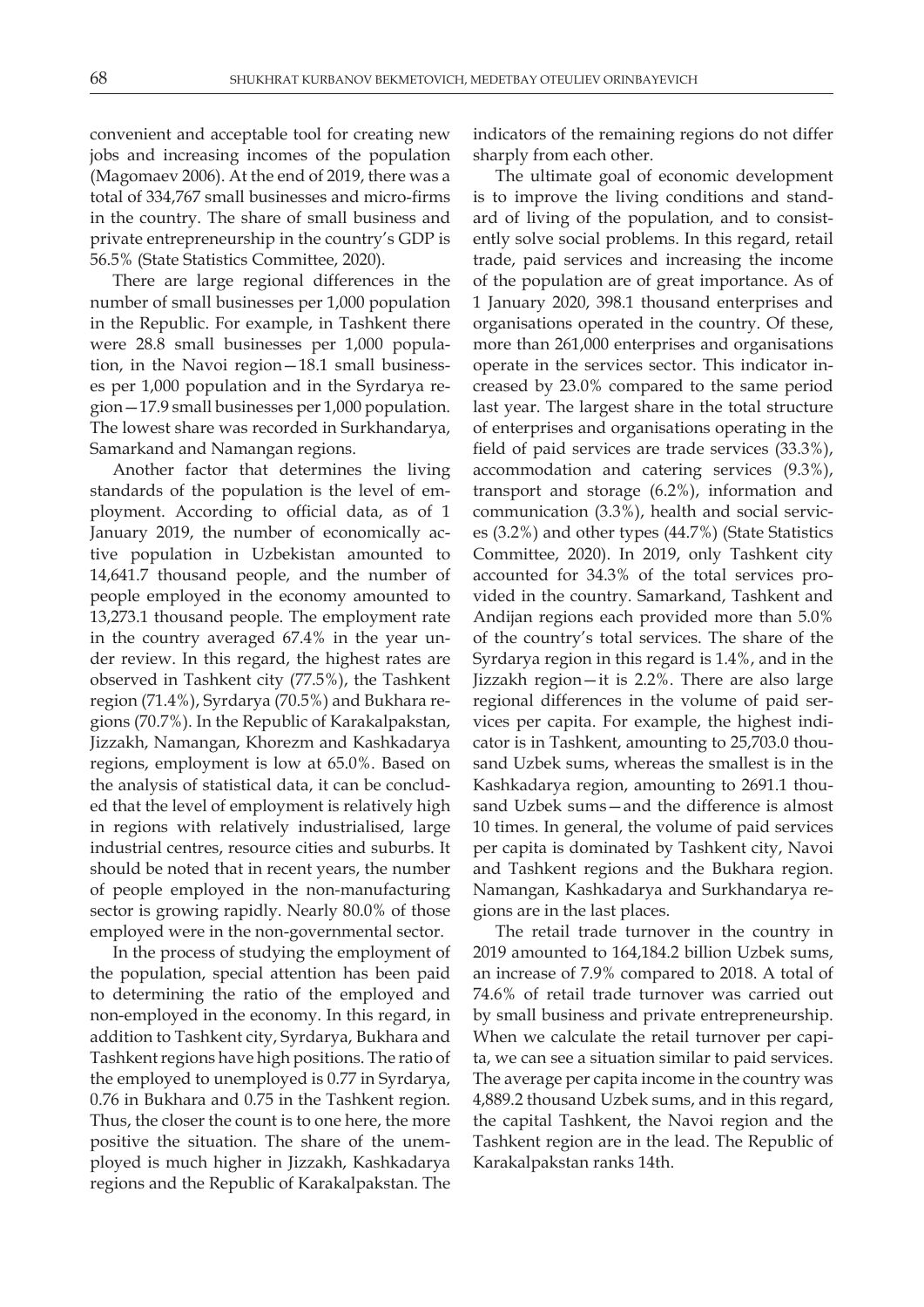There are also regional differences in the consumer price index. In this regard, the indicators of Navoi and Samarkand regions are positive, while Tashkent city, Syrdarya, Bukhara and Kashkadarya regions are more problematic.

The provision of housing for the population is also one of the direct expressions of the living standards of the population. When assessing housing conditions, statistics primarily try to identify the homeowner. Therefore, housing is divided into private, rented and municipal housing. The total area of the housing stock in the Republic of Uzbekistan in 2018 amounted to 521.24 million m<sup>2</sup>. The share of Samarkand, Kashkadarya and Tashkent city in the housing stock is much higher. An indicator of the average or total living area per capita is used to describe the provision of housing for the population. According to the Republican Statistics Committee, 97.9% of the population has a private yard or apartment. This indicator is 99.3% of the population living in rural areas (State Statistics Committee, 2020). As can be seen in Table 1 that the Khorezm region has  $24.1 \text{ m}^2$ , the Navoi region has 22.2 m² and Tashkent city has 21.6 m² of housing per capita. In the Andijan region  $10.5 \text{ m}^2$  and in the Surkhandarya region 12.8 m<sup>2</sup> of compatible housing is available per person.

From the data in Table 1 it can be seen that the position of each region was determined on the basis of the 10 indicators studied and the average indicator of the position of the regions was derived on the basis of the identified positions. The average position of the regions, in turn, made it possible to determine their overall rating (position) in terms of living standards. In Tashkent city, the average position of the regions was 2.3, taking first place in the overall ranking in terms of living standards. The second place was taken by Navoi; the third place was taken by the Tashkent region. The last places in the overall ranking of living standards belong to Namangan, Surkhandarya and Kashkadarya regions.

In studying the living standards of the population, special attention is paid to the data collected on the basis of special observations, which are difficult to obtain from official statistics. Therefore, the state statistical authorities conduct regular sample surveys. At the same time, tendencies of changes in the provision of durable goods for the population of the republic are studied. Durable

goods include personal cars, televisions, refrigerators, vacuum cleaners, washing machines, air conditioners, personal computers and mobile phones. Usually, they are determined by how many fit per 100 or 1,000 households (kun.uz news 2020)

# **Conclusion**

The standard of living of the population reflects the material aspects of human life, while the quality of life describes and evaluates people's living conditions in a more complex way. In most cases, the standard of living is determined by the material well-being of the population, i.e. the ratio between income and expenditure. As a result of the study, the criteria for assessing the living standards of the population of the regions of Uzbekistan were selected and based on them, the positions of the regions in the country were determined. On the basis of the identified places, the overall ranking of the living standards of the regions was determined.

The analysis shows that Tashkent city, Navoi, Tashkent and Bukhara regions are leaders in terms of living standards among the regions of the country and are much ahead of other regions. At the same time, Fergana, Kashkadarya, Surkhandarya and especially Namangan regions are lagging far behind. Therefore, in implementing measures aimed at improving the living standards of the population and reducing poverty, which are currently being carried out on a large scale in our country, it is expedient to give priority to these regions.

#### **Acknowledgments**

We would like to thank language editors for their feedback which helped to improve the quality of the article.

### **References**

- Abdullaev Yo., 1998. *Macroeconomic statistics*. Publishing House of Mehnat, Tashkent: 382 (in Uzbek).
- Abdurakhmonov Q.Kh., 2009. *Labor economics*. Publishing House of Mehnat, Tashkent: 357 (in Uzbek).
- Abduramanov Kh.Kh., Arabov N.U., Kholmukhamedov M.M., 2014. *Population income and quality of life*. Tafakkur Bostoni Press, Tashkent: 256 (in Uzbek).